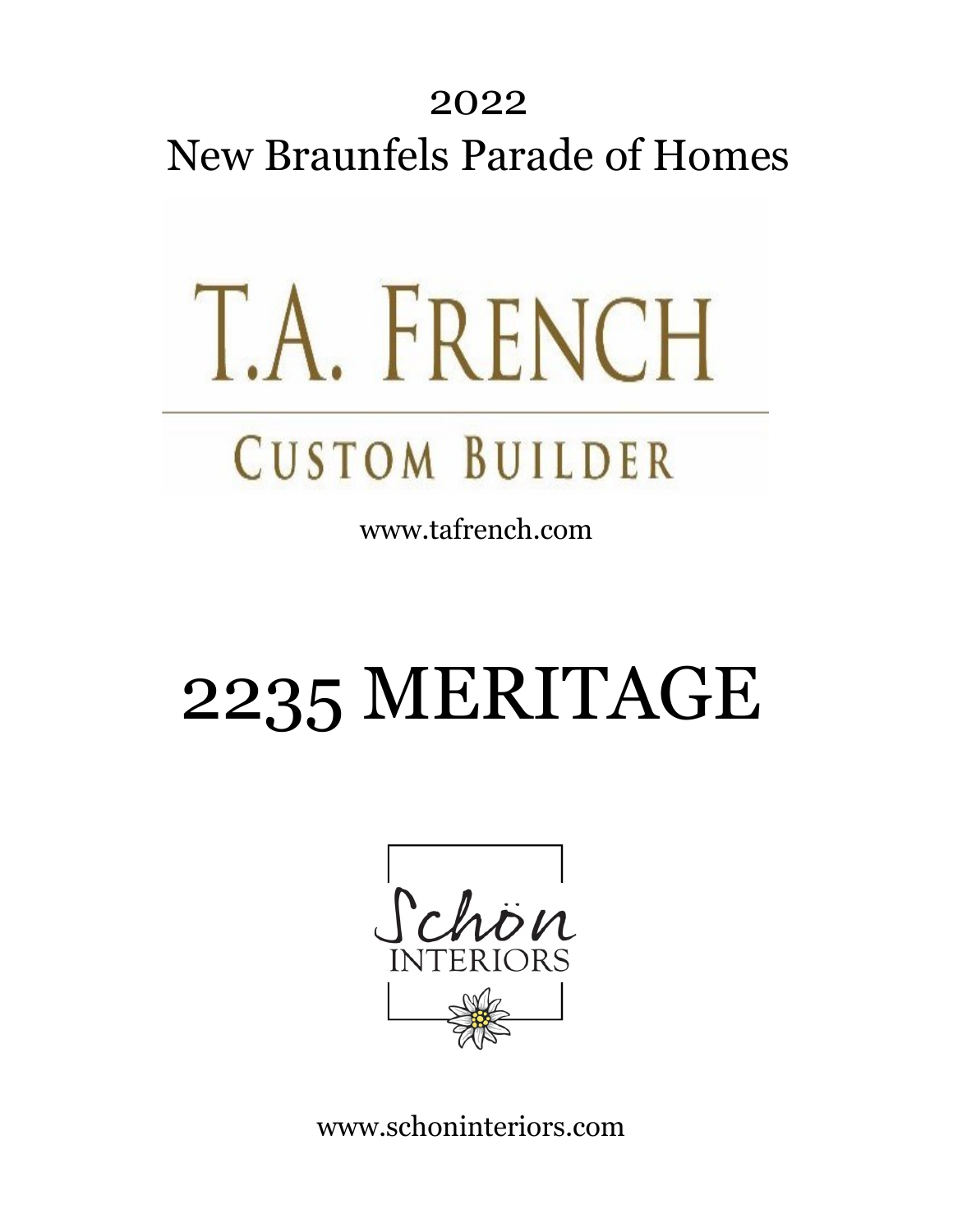#### **EXTERIORS**

 ROOF: Charcoal Gray striated Metal STONE: 90% Nicotine 10% Cream MORTAR: Cream Schmear FRONT DOOR: Dark Pewter San Manual Flemish glass San Marcos Iron Doors www.sanmarcosirondoors.com GARAGE DOOR: Flush panel Terratone Amarr Garage Doors www.amarr.com TONGUE & GROOVE: Almond Charcoal SilvaStar www.silvastar.com SOFFIT/FASCIA: Urbane Bronze SW 7048 STUCCO: Felted Wool SW 9171 EXTERIOR STAIN: Banyan Brown SW 3522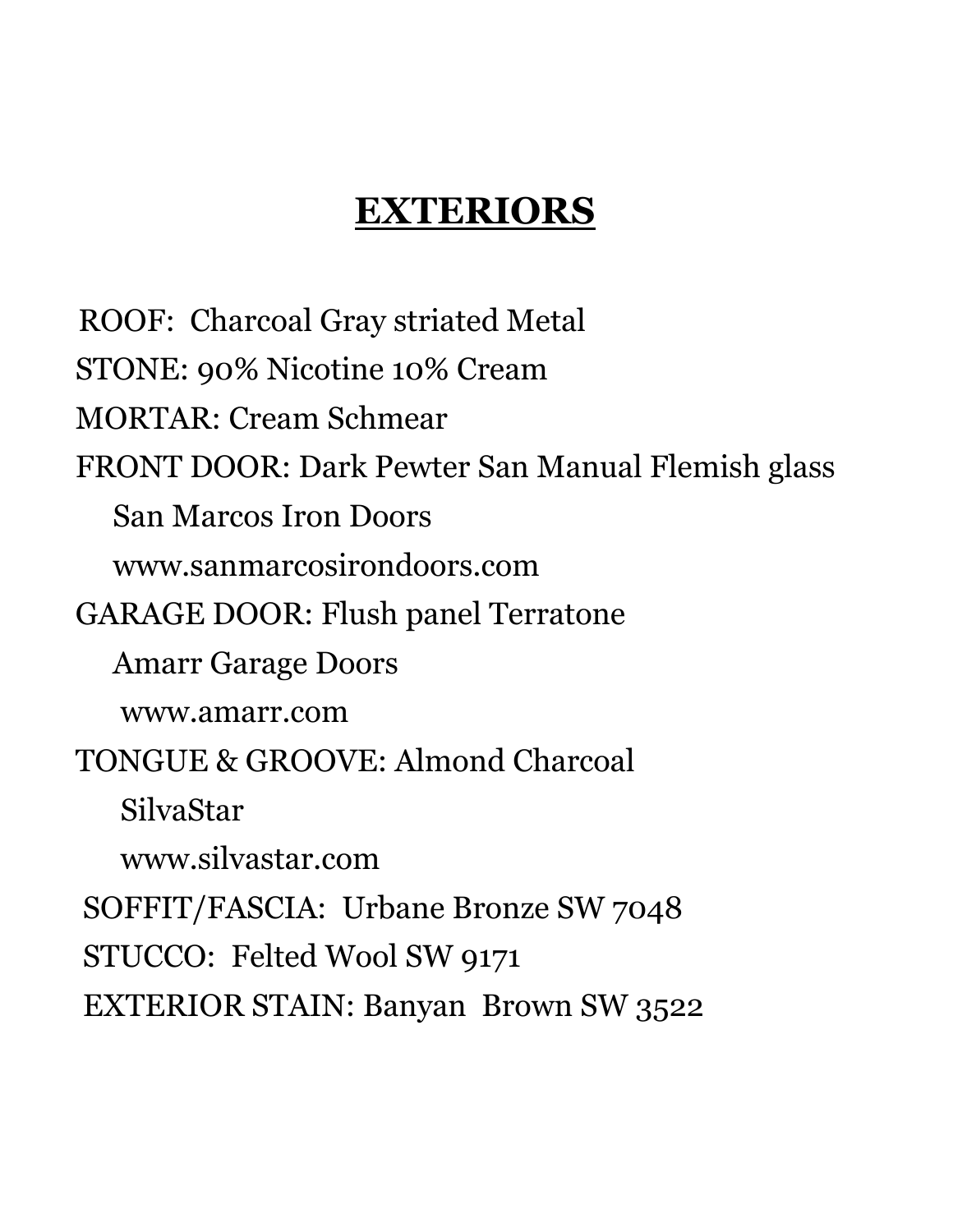#### **INTERIOR PAINTS**

www.sherwinwilliams.com

 INTERIOR DOORS: Pussywillow SW 7643 GREAT ROOM DOORS: Iron Ore SW 7069 MAIN WALLS & CEILINGS: Snowbound SW 7004 MASTER TOILET WALLS: Castle Gate SW 9558 ACCENT WALL BEDROOM 2: Gauntlet Gray SW 7019 STUDY JUDGES PANELEING: Pussywillow SW 7643 DINING SHIPLAP: Pussywillow SW 7643 FIREPLACE SHIPLAP: Snowbound SW 7004 KITCHEN SHIPLAP: Snowbound SW 7004 MASTER BATH SHIPLAP: Snowbound SW 7004 SOFFIT/FASCIA: Urbane Bronze SW 7048 STUCCO: Felted Wool SW 9171 EXTERIOR STAIN: Banyan Brown SW 3522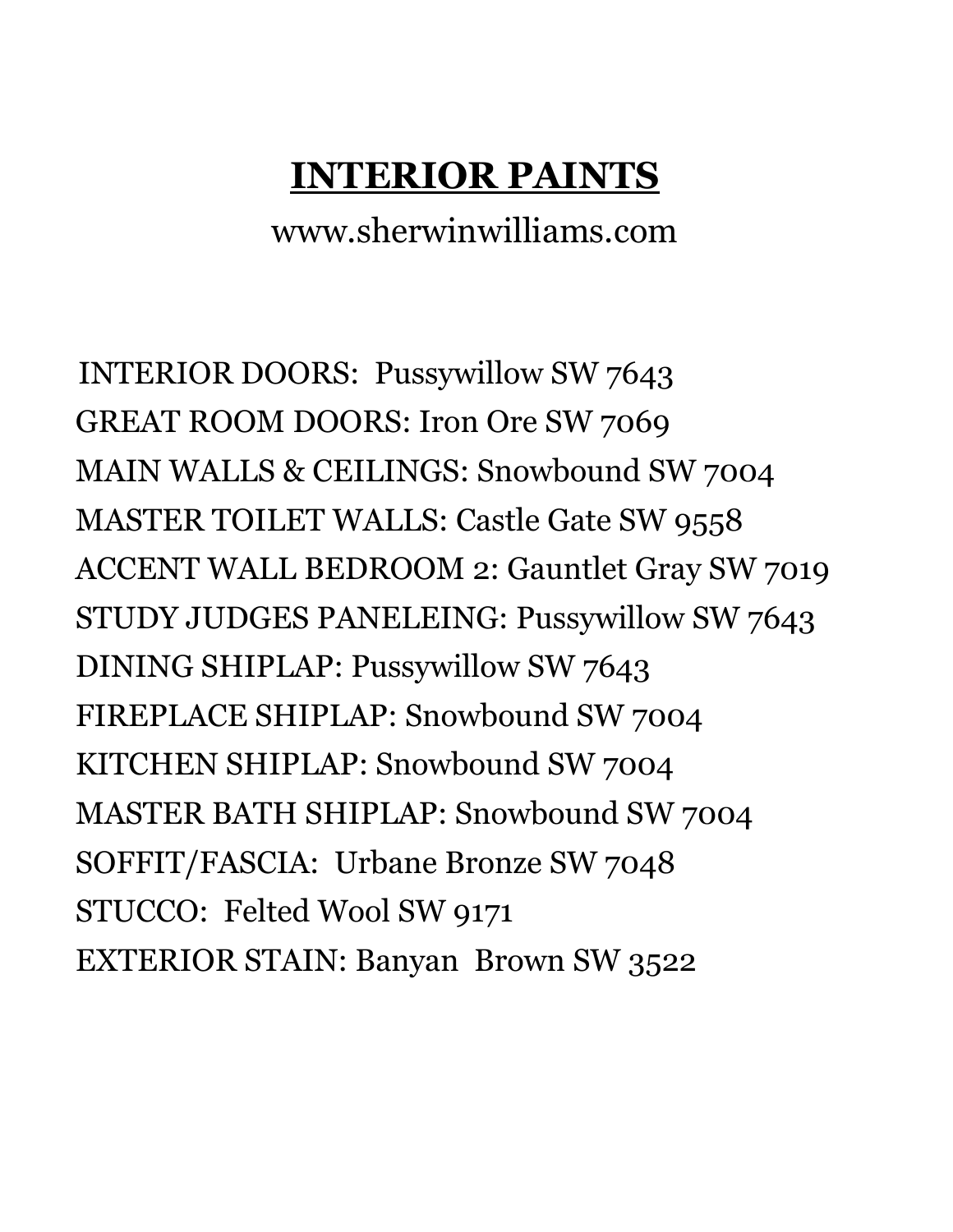#### **CABINETS**

#### www.benedettinicabinetry.com

KITCHEN PERIMETERS: Snowbound SW 7004 KITCHEN ISLAND & VENT HOOD: Iron Ore SW 7069 DINING ROOM: Iron Ore SW 7069 MUDROOM: Antler Gray Stain LAUNDRY ROOM: Antler Gray Stain GREAT ROOM BUILT INS: Iron Ore SW 7069 STUDY: Snowbound SW 7004 MASTER BATH AND CLOSET: Snowbound SW 7004 BATH 2: Iron Ore SW 7069 BATH 3: Antler Gray Stain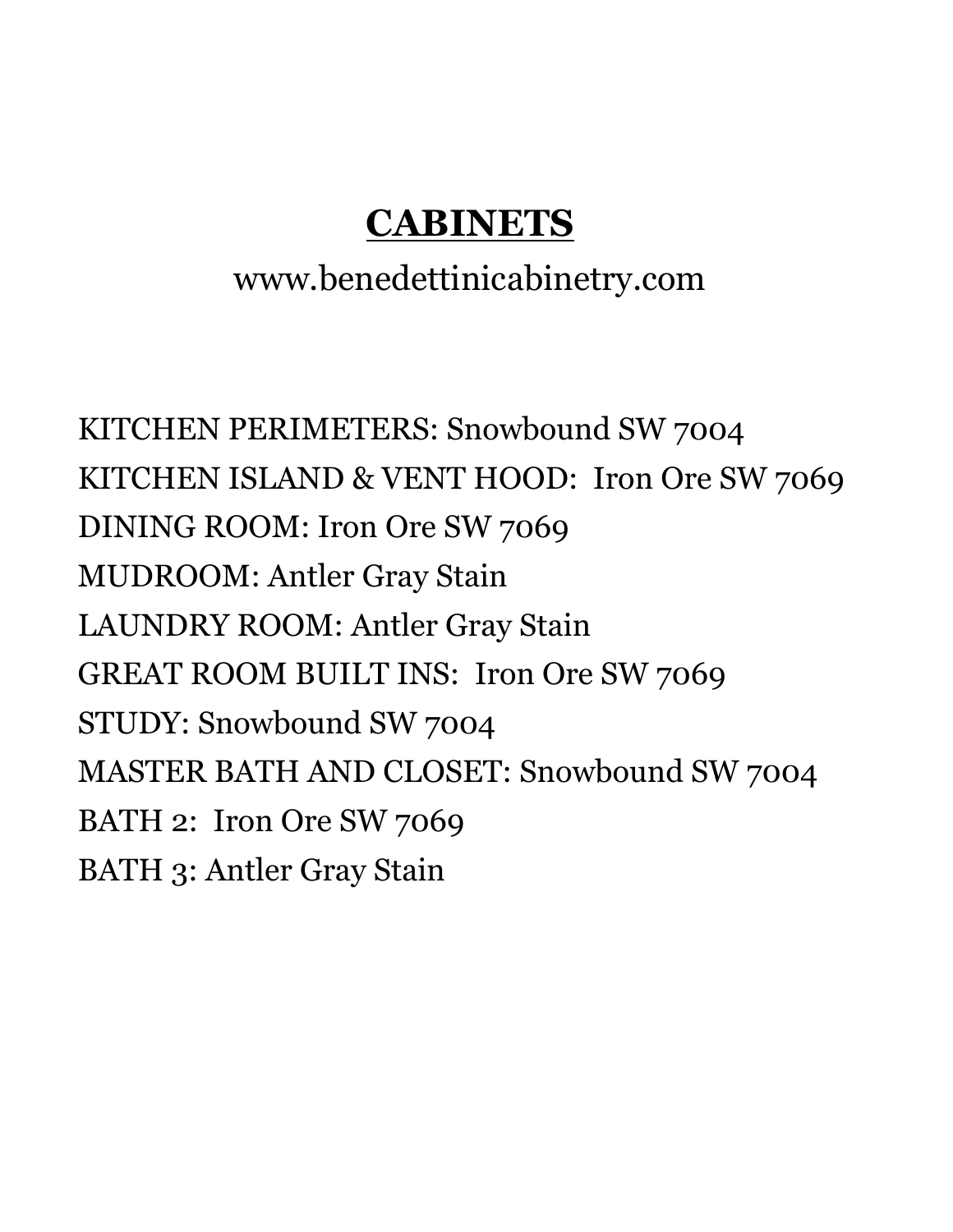#### **COUNTERTOPS**

KITCHEN PERIMETERS: Black Pearl leathered granite KITCHEN ISLAND: Daltile Carrara Veil quartz LAUNDRY ROOM: Vicostone Gobi Gray quartz MASTER BATH: Viatera Encore brushed quartz BATH 2: Silestone ET Calacatta quartz BATH 3: Silestone ET Calacatta quartz OUTDOOR KITCHEN: Black Pearl leathered granite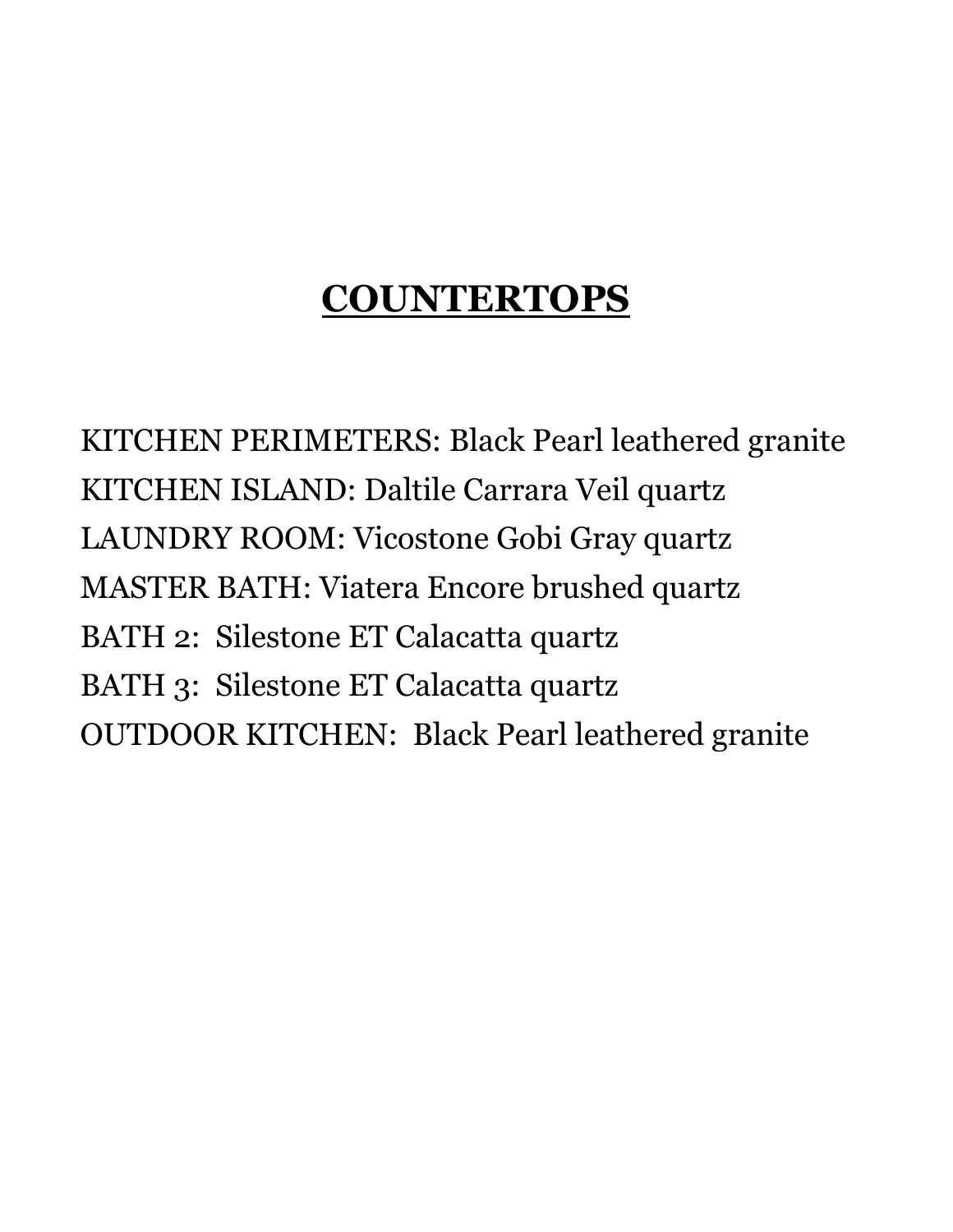#### **FLOORING & WALL TILES**

 WOOD: Master Craft Silvian Laasko KITCHEN BACKSPLASH: Track Art Deco Bianco 12x36 FIREPLACE: Mediterranean Blue Leathered 6x18 LAUNDRY ROOM: Happy Floors French Quarter Bienville MASTER BATH FLOOR: Trek Anthracite 12x24 MASTER SHOWER WALLS: Vive White Glossy 4x12 MASTER SHOWER FLOOR: TPC Wooden Blue 2" Hex MASTER CLOSET: Pinpoint Moon Mist carpet BATH 2 FLOOR: Cementine Contrast Foglie 16x16 BATH 2 TUB SURROUND: Marlow Mist 3x12 BATH 3 FLOOR: French Quarter Chartres 12x24 BATH 3 SHOWER WALLS: Masia Gris Oscuro 3x12 BATH 3 SHOWER FLOOR: French Quarter Chartres 2x2